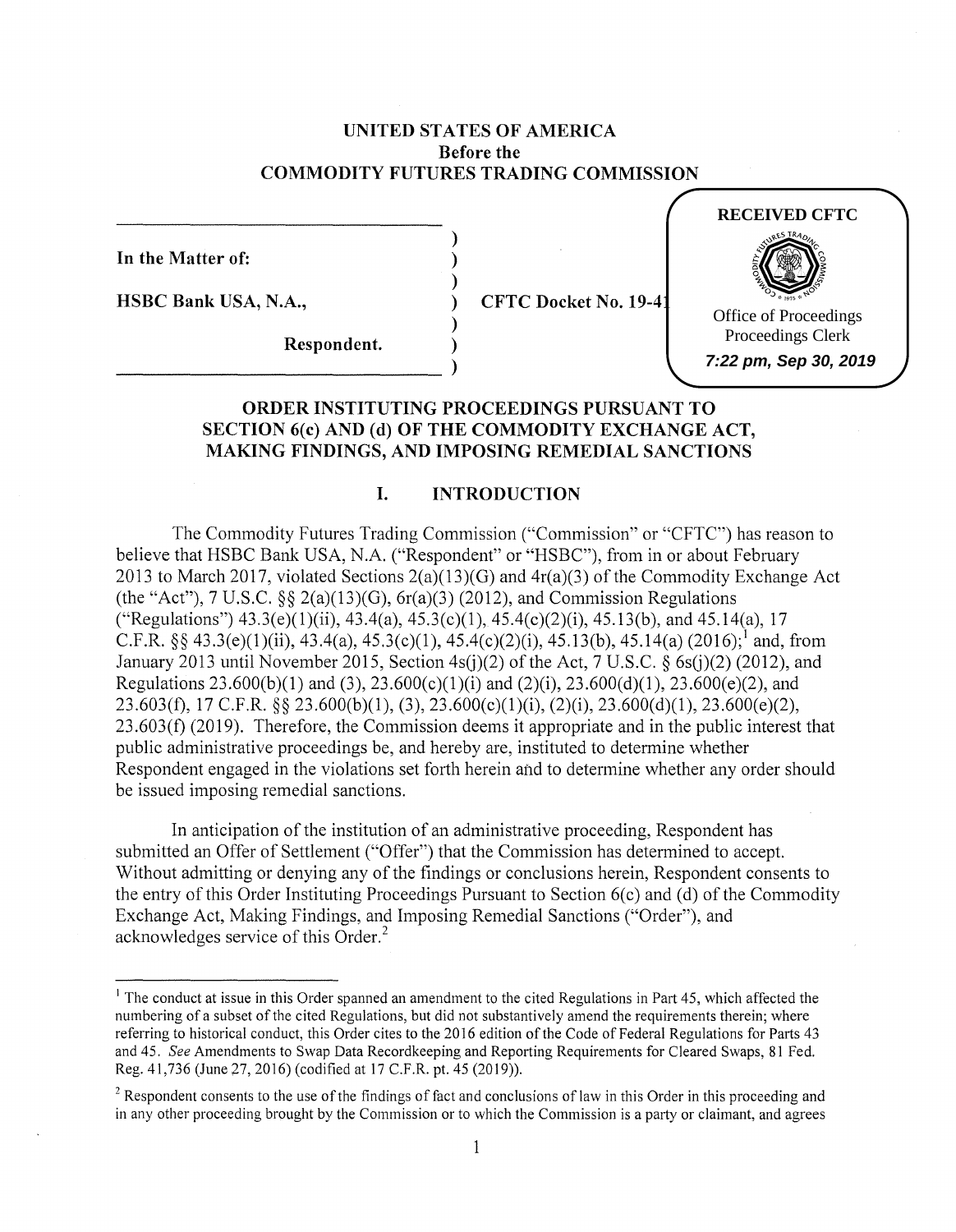#### **II. FINDINGS**

The Commission finds the following:

#### **A. SUMMARY**

As a provisionally registered swap dealer, HSBC is required to comply with certain reporting requirements related to its swap transactions and to establish appropriate risk management systems for its swap activities. Parts 43 and 45 of the Regulations, 17 C.F.R. pts. 43, 45 (2016), specify requirements for real-time public reporting, public availability of swap transaction and pricing data, and reporting of creation and continuation data to a registered swap data repository ("SDR"). Further, Part 23 of the Regulations, 17 C.F.R. pt. 23 (2019), provides various swap dealer risk management regulations that require the swap dealer to designate a governing body and senior management to perform oversight and approval functions over various swap dealer activities, including activities related to the swap dealer's risk management program, and business continuity and disaster recovery plans.

For certain periods between February 2013 and March 2017, HSBC failed to, for certain asset classes, comply with aspects of its Part 43 and 45 swap data reporting obligations for certain swap transactions for which HSBC served as the reporting counterparty. Specifically, HSBC did not report or misreported for certain asset classes four categories of swap data with respect to some of its swap transactions during the relevant time period: collateralization indicators, financial entity status fields, corrections to swap reports, and valuation reports. As a result, HSBC did not properly report swap data in these categories for certain swap transactions to an SDR in violation of the Act and Regulations.

Reporting is at the heart of the Commission's market and financial surveillance programs, which are critical to the Commission's mission to protect market participants and promote market integrity. Accurate swap data is essential to effective fulfillment of the regulatory functions of the Commission, including meaningful surveillance and enforcement programs.

In addition, from January 2013 (when it began to operate as a provisionally registered swap dealer) until November 2015, HSBC failed to designate a swap dealer governing body to properly consider and approve swap dealer risk management policies and procedures, and to perform certain other swap dealer-designated governing body oversight duties related to swap activities in violation of the Act and Regulations. Relatedly, HSBC did not separately identify and consider certain risks specific to HSBC's business as a swap dealer, apart from its other, non-swap dealing activities. Although HSBC was evaluating its swap risk in conjunction with its other trading activities between January 2013 and November 2015, risk management programs specifically tailored to swap activities play an essential role in reducing systemic risk

that they shall be taken as true and correct and be given preclusive effect therein, without further proof. Respondent does not consent, however, to the use of this Order, or the findings or conclusions herein, as the sole basis for any other proceeding brought by the Commission or to which the Commission is a party, other than: a proceeding in bankruptcy or receivership; or a proceeding to enforce the terms of this Order. Respondent does not consent to the use of the Offer or this Order, or the findings or conclusions in this Order, by any other party in any other proceeding.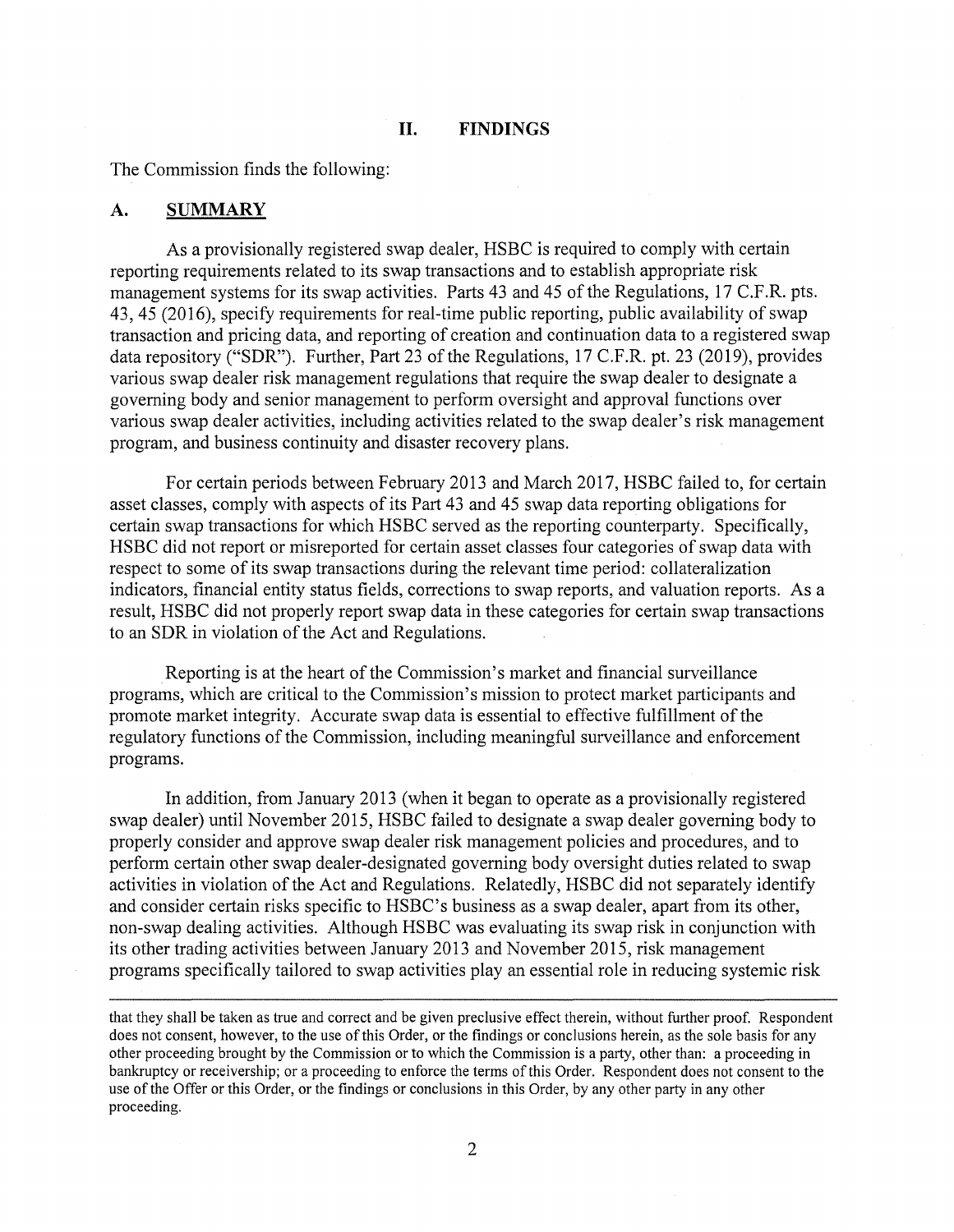across financial markets.<sup>3</sup> And more broadly, swap dealers' internal risk management regimes are essential to protect the financial stability of individual firms, in turn reducing the risk of defaults across multiple firms. <sup>4</sup>

\*\*\*\*\*

In accepting HSBC's Offer, the Commission recognizes HSBC's cooperation during the Division of Enforcement's (the "Division") investigation of this matter. The Commission also recognizes that HSBC has remediated the identified deficiencies with its swap data reporting and has designated a swap dealer governing body as required. The Commission notes that HSBC's cooperation and remediation are being recognized in the form of a substantially reduced civil monetary penalty.

## **B. RESPONDENT**

HSBC Bank USA, N.A. is an indirectly wholly-owned subsidiary of HSBC North America Holdings Inc. HSBC is a national banking association with its principal office in New York. HSBC provisionally registered as a swap dealer on December 31, 2012.

## **C. FACTS**

## **1. HSBC's Failure To Properly Report Swap Data**

For certain periods between 2013 and 2017, HSBC failed to properly report for certain asset classes four categories of swap data: (1) indication of collateralization; (2) financial entity status of counterparty; (3) corrections to swap reports; and (4) daily valuations.

First, from April 2013 to March 2016, HSBC did not properly indicate whether and to what extent swaps were collateralized as required by the Act and Regulations-specifically, as uncollateralized, partially collateralized, one-way collateralized, or fully collateralized-because throughout this period, HSBC's systems populated the collateral indicator field for each new swap at the time of execution with a default value based on an analysis of the product type, which led to inaccurate reporting in this field in some cases.

Second, from February 2014 to September 2016, due to a flaw in its reporting system's design, HSBC's Part 45 reporting for equity swaps did not include the financial entity status of counterparties.

Third, from roughly mid-2014 until March 2017, HSBC failed to promptly correct certain errors in its swap data reporting and did not comply with the data standards of the SDR to which it reports. Specifically, HSBC's SDR, DTCC Data Repository (U.S.) LLC ("DDR"), requires revisions to swap reports to distinguish between corrections of errors in the original report ( designated as "modify" messages) and agreements by the trade parties to change the financial

<sup>3</sup>*See* Swap Dealer and Major Swap Participant Recordkeeping, Reporting, and Duties Rules, 77 Fed. Reg. 20,128, 20,166 (Apr. 3, 2012) (codified at 17 C.F.R. pt. 23 (2019)).

<sup>4</sup>*See* Regulations Establishing and Governing the Duties of Swap Dealers and Major Swap Participants, 75 Fed. Reg. 71,397, 71,399 (proposed Nov. 23, 2010) (codified at 17 C.F.R. pt. 23 (2019)).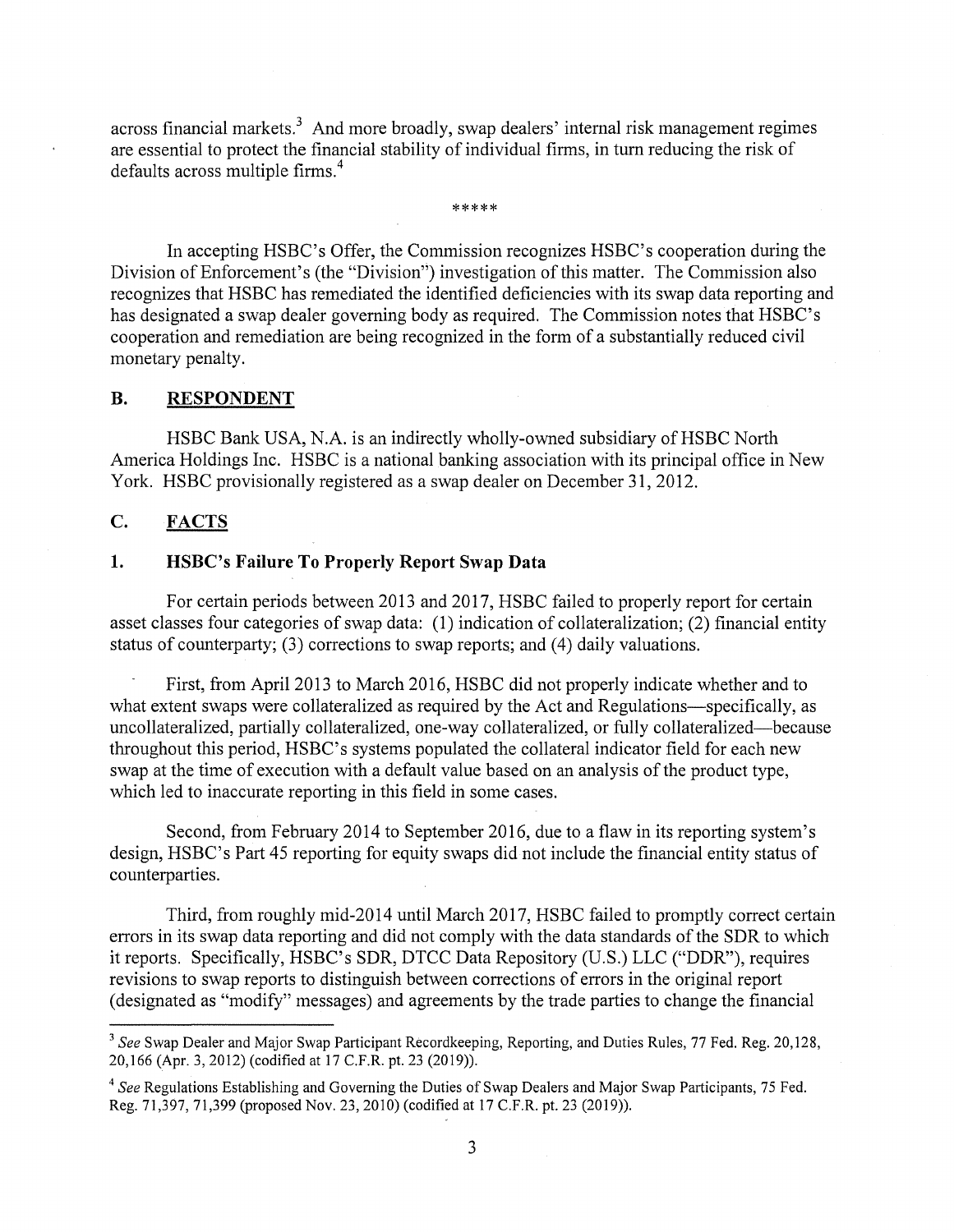terms of the swap (designated as "amendment/new"). HSBC's reporting system for foreign exchange and equity swaps during this period enabled revisions to be designated only as "amendment/new." As a result, HSBC did not properly designate corrections to foreign exchange and equity swaps.

Fourth, during a 31-day period in 2016, HSBC failed to report the daily valuations for thousands of its live interest rate swaps booked in its trade capture system as required by the Act and Regulations. The error was caused by a faulty system update that changed the way HSBC's reporting system interacted with DDR. HSBC represented to the Commission that it identified this issue less than a month after the update occurred and remedied it within three days of identification.

## **2. HSBC's Swap Dealer Risk Management Program Failures**

From January 2013 to November 2015, HSBC failed to appoint a swap dealer "governing body," as defined in Regulation 23.600(a)(4), 17 C.F.R. § 23.600(a)(4) (2019), to play its required role in HSBC's development and maintenance of its swap risk management program, as well as other functions for which the Part 23 Regulations require oversight or approval by the swap dealer's governing body. Thus, there was also no swap dealer-designated governing body to specifically grant to the swap dealer's designated "senior management," as defined in Regulation 23.600(a)(6), the authority and responsibility to fulfill the Part 23 requirements of such senior management. According to HSBC's representation to the Division during the course of this investigation, certain functions of the swap dealer-designated governing body and senior management were being fulfilled by other bank oversight groups and committees. Nevertheless, the fact that HSBC did not have these swap dealer specific functions in place contributed to the absence of a review of certain swap activity separate from other business lines, and where required, review and approval by a designated governing body and/or senior management of the swap dealer.

First, and most importantly, during this period, HSBC did not have its risk management policies and procedures ("Risk Management Program") and risk-tolerance limits for its swap activities separately considered and approved by a swap dealer-designated governing body and/or senior management, as required under the Regulations. Although HSBC included its risk management policies and procedures in its Swap Dealer Compliance Manual, and existing risk management committees approved combined risk tolerance limits across business lines, with the swap dealing business subsumed in those limits, the swap dealer's Risk Management Program and risk tolerance limits were not separately reviewed and approved in relation to HSBC's swap activities.

Second, as a result of HSBC's failure to designate a governing body for the swap dealer, a swap dealer-designated governing body and senior management did not review the results of the annual test of HSBC's swap dealer Risk Management Program for 2013 and 2014. While HSBC conducted internal audits of various risks, such as market and credit risk that covered HSBC's swap activities, not all of these audits were annual and the results were not reviewed by a swap dealer-designated governing body or senior management as required.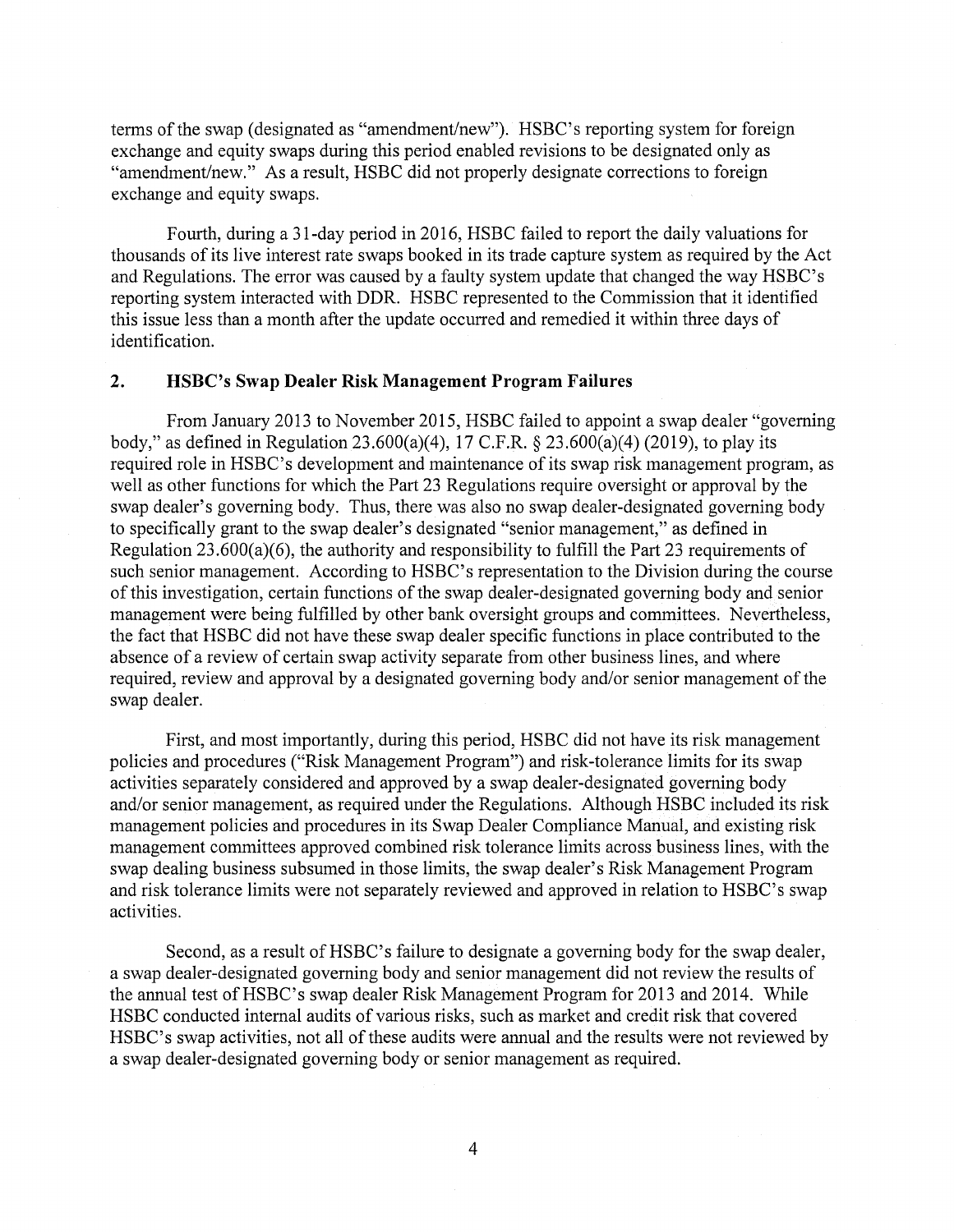Third, while HSBC had its swap dealer trading policies approved by the Head of Global Banking and Markets Americas as part of its Business Instruction Manual certification process, it failed to have them reviewed and approved by a swap dealer-designated governing body. Similarly, although the Commission understands that HSBC had swap dealer risk exposure reports and swap dealer business continuity and disaster recovery plans, which were reviewed by other bank committees, because HSBC failed to make the appropriate designations of a swap dealer-designated governing body and senior management, neither HSBC's quarterly risk exposure reports, nor its business continuity and disaster recovery plans were provided to or reviewed by a swap dealer-designated governing body and/or senior management.

#### **III. LEGAL DISCUSSION**

#### **A. Respondent Failed To Report or Misreported Swap Data**

To enhance transparency, promote standardization, and reduce systemic risk, Section  $2(a)(13)$  of the Act, 7 U.S.C. §  $2(a)(13)$  (2012), requires that all swaps, both cleared and uncleared, shall be reported to a registered SDR, and establishes requirements for real-time reporting and public availability of swap transaction data. In addition, Section 4r(a)(3) of the Act, 7 U.S.C. § 6r(a)(3) (2012), requires swap dealers to report uncleared swap transactions to an SDR. Pursuant to these requirements, the Commission adopted implementing reporting regulations, including those under Parts 43 and 45 of the Regulations, 17 C.F.R. pts. 43, 45 (2016).

Part 43 establishes requirements for the real-time public reporting and public availability of swap transaction and pricing data. *See* Regulations 43.2 and 43.3, 17 C.F.R. §§ 43.2, 43.3 (2016). Under Part 43, reporting parties must report transaction and pricing data for a publicly reportable swap transaction to an SDR. *See* Regulation 43.4(a), 17 C.F.R. § 43.4(a) (2016) ("Swap transaction and pricing information shall be reported to a registered swap data repository so that the registered swap data repository can publicly disseminate swap transaction and pricing data in real-time"). A publicly reportable swap transaction is defined in Regulation 43.2 and includes, among other things, "[a]ny termination, assignment, novation, exchange, transfer, amendment, conveyance, or extinguishing of rights or obligations of a swap that changes the pricing of a swap."

Part 45 requires reporting counterparties to, among other things, report swap creation and continuation data to ensure that all data concerning a swap remains current and accurate. *See*  Regulations 45.3 and 45.4, 17 C.F.R. §§ 45.3, 45.4 (2016). Specifically, Regulation 45.3 sets forth the requirements for reporting creation data, including primary economic terms data, and Regulation 45.4 sets forth the requirements for reporting continuation data, including daily valuation data. *See* Regulations  $45.3(c)(1)$  and  $45.4(c)(2)(i)$ . Primary economic terms data required to be reported under Regulation 45.3 for foreign exchange and equity swaps includes an indication of collateralization and an indication of whether the non-reporting counterparty is a financial entity, in certain circumstances. *See* Appendix 1 to Part 45, 17 C.F.R. pt. 45, app. 1 (2016).

The Regulations also require reporting parties to correct any errors or omissions in their swap reporting. Under Part 43, if a reporting party to a swap becomes aware of an error or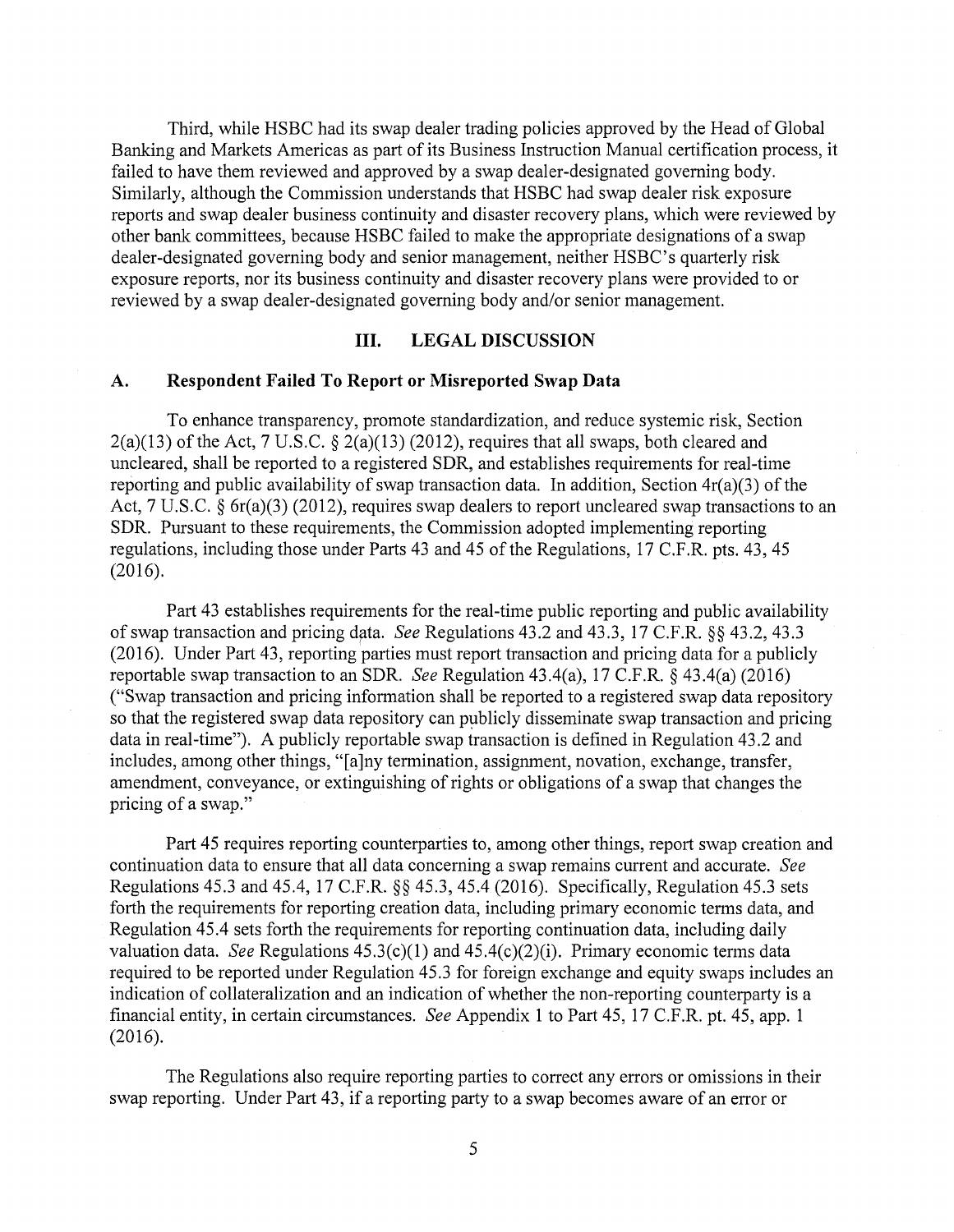omission in the swap transaction or pricing data which it reported to an SDR, the reporting party shall notify the SDR of the error or omission and shall promptly submit corrected data to the SDR. *See* Regulation 43.3(e)(1)(ii). In addition, under Part 45, the reporting counterparty must report a correction of errors or omissions as soon as technologically practicable after discovery of the error. *See* Regulation 45.14(a), 17 C.F.R. § 45.14(a) (2016). Finally, each reporting counterparty must use the facilities, methods, and data standards required by the SDR to which it reports. *See* Regulation 45.13(b), 17 C.F.R. §45.13(b) (2016).

The accuracy and completeness of swap reporting are critical to the Commission's mission to protect market participants and to ensure market integrity. *See, e.g., In re Deutsche Bank AG,* CFTC No. 15-40, 2015 WL 5783049 (Sept. 30, 2015) (consent order); *In re ICE Futures US., Inc.,* CFTC No. 15-17, 2015 WL 1276463 (Mar. 16, 2015) (consent order); *In re Societe Generale S.A.,* CFTC No. 17-01, 2016 WL 7210405 (Dec. 7, 2016) (consent order). Market participants rely upon the public availability of swaps data for price discovery purposes. The Commission, in turn, requires complete and accurate reporting data to engage in meaningful oversight of the swaps market.

For certain periods between 2013 and 2017, HSBC failed to properly report for certain asset classes four categories of swap data: (1) indication of collateralization; (2) financial entity status of counterparty; (3) corrections to swap reports; and (4) daily valuations. These errors violated Sections  $2(a)(13)(G)$  and  $4r(a)(3)$  of the Act, and Regulations  $43.3(e)(1)(ii)$ ,  $43.4(a)$ , 45.3(c)(l), 45.4(c)(2)(i), 45.13(b), and 45.14(a).

## **B. Respondent Failed To Designate a Governing Body and Relatedly Did Not Maintain an Adequate Swap Dealer Risk Management Program**

Because effective systemic risk management for swaps begins with effective internal risk management protocols of individual swap dealers, Section  $4s(i)(2)$  of the Act, 7 U.S.C. § 6s(j)(2) (2012), requires swap dealers to establish adequate risk management systems for managing their day-to-day swap activities.<sup>5</sup> Pursuant to this requirement, the Commission adopted the implementing Regulations 23.600, and 23.603, 17 C.F.R. §§ 23.600, 23.603 (2019), among others.

Regulation 23.600 and its subsections require swaps dealers to establish, document, and maintain a system of risk management policies and procedures that address the risks posed by swaps as a unique asset class. *See* Regulation 23.600(b)(l). Regulation 23.600 requires the Risk Management Program to expressly identify and consider those risks, including market, credit, liquidity, foreign currency, legal, operational, and settlement risks and to take into account the swap dealer's risk tolerance limits. *See* Regulation 23.600(c)(1)(i).

Regulation 23.600 further requires that swap dealers have a governing body to oversee their Risk Management Programs. *See* Regulation 23.600(a)(4) (defining "governing body"). In particular, the designated governing body of a swap dealer is responsible for reviewing and approving the swap dealer's risk management policies and procedures, its risk tolerance limits, and its trading policies and reviewing annual audits of its Risk Management Program and its

<sup>5</sup>*See supra* note 3.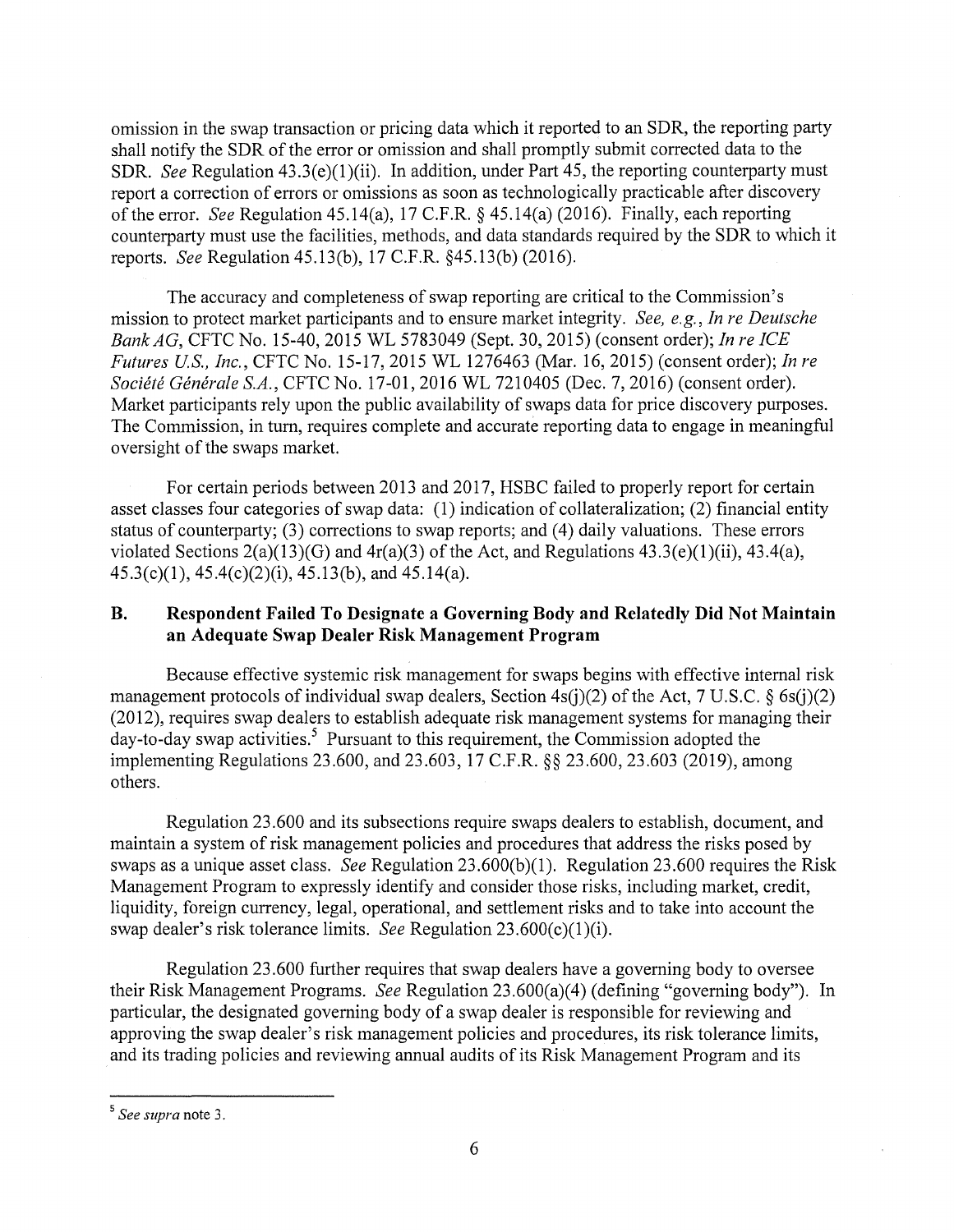quarterly risk exposure reports. *See* Regulations 23.600(b)(3), 23.600(c)(l)(i) and (2)(i),  $23.600(d)(1)$ ,  $23.600(e)(2)$ . In addition, the designated governing body must grant authority and responsibility to an officer or officers as swap dealer-designated senior management to carry out certain oversight duties of the swap dealer's Risk Management Program, including reviewing and approving the swap dealer's risk tolerance limits quarterly and reviewing the annual audits of its Risk Management Program. *See* Regulation 23.600(a)(6), 23.600(c)(l)(i), 23.600(e)(2).

Regulation 23.603 requires senior management to review annually the swap dealer's business continuity and disaster recovery plan. *See* Regulation 23.603(f).

Inadequate oversight of swaps can contribute to systemic risk. *See supra* note 3. Effective systemic risk management for swaps begins with adequate Risk Management Programs of individual swap dealers. *Id.* For swap dealers, inadequate internal risk management policies and procedures may also have repercussions for the stability, safety, and soundness of the financial system more broadly. *See* 75 Fed. Reg. 71,397, 71,399 (noting that by reducing the risk of losses to individual firms, risk management programs "in tum, may reduce the risk that spreading losses would cause defaults by multiple firms, thereby undermining markets as a whole").

From January 2013 until November 2015, HSBC did not designate a swap dealer governing body and senior management to fulfill the requisite oversight duties under Regulations 23 .600 and 23 .603, and relatedly, with respect to its swap dealing activities, failed to: (1) separately consider certain risks associated with its swap activities; (2) properly approve its risk tolerance limits, risk management program and policies and procedures, and trading policies; and (3) properly review its quarterly risk exposure reports, annual audits of its Risk Management Program, and its business continuity and disaster recovery plan. Accordingly, HSBC violated Section  $4s(i)(2)$  of the Act and Regulations 23.600(b)(1) and (3), 23.600(c)(1)(i) and (2)(ii),  $23.600(d)(1)$ ,  $23.600(e)(2)$ , and  $23.603(f)$ .

#### **IV. FINDINGS OF VIOLATIONS**

Based on the foregoing, the Commission finds that Respondent, from in or about February 2013 to March 2017, violated Sections 2(a)(13)(G) and 4r(a)(3) of the Act, 7 U.S.C. §§ 2(a)(13)(G), 6r(a)(3) (2012), and Regulations  $43.3(e)(1)(ii)$ ,  $43.4(a)$ ,  $45.3(c)(1)$ ,  $45.4(c)(2)(i)$ , 45.13(b), and 45.14(a), 17 C.F.R. §§ 43.3(e)(l)(ii), 43.4(a), 45.3(c)(l), 45.4(c)(2)(i), 45.13(b), 45.14(a) (2016); and, from January 2013 until November 2015, Section 4s(j)(2) of the Act, 7 U.S.C.  $\S6s(j)(2)$  (2012), and Regulations 23.600(b)(1) and (3), 23.600(c)(1)(i) and (2)(i), 23.600(d)(1), 23.600(e)(2), and 23.603(f), 17 C.F.R. §§ 23.600(b)(1), (3), 23.600(c)(1)(i), (2)(i),  $23.600(d)(1), 23.600(e)(2), 23.603(f)(2019).$ 

#### **V. OFFER OF SETTLEMENT**

Respondent has submitted the Offer in which it, without admitting or denying the findings or conclusions herein:

A. Acknowledges service of this Order;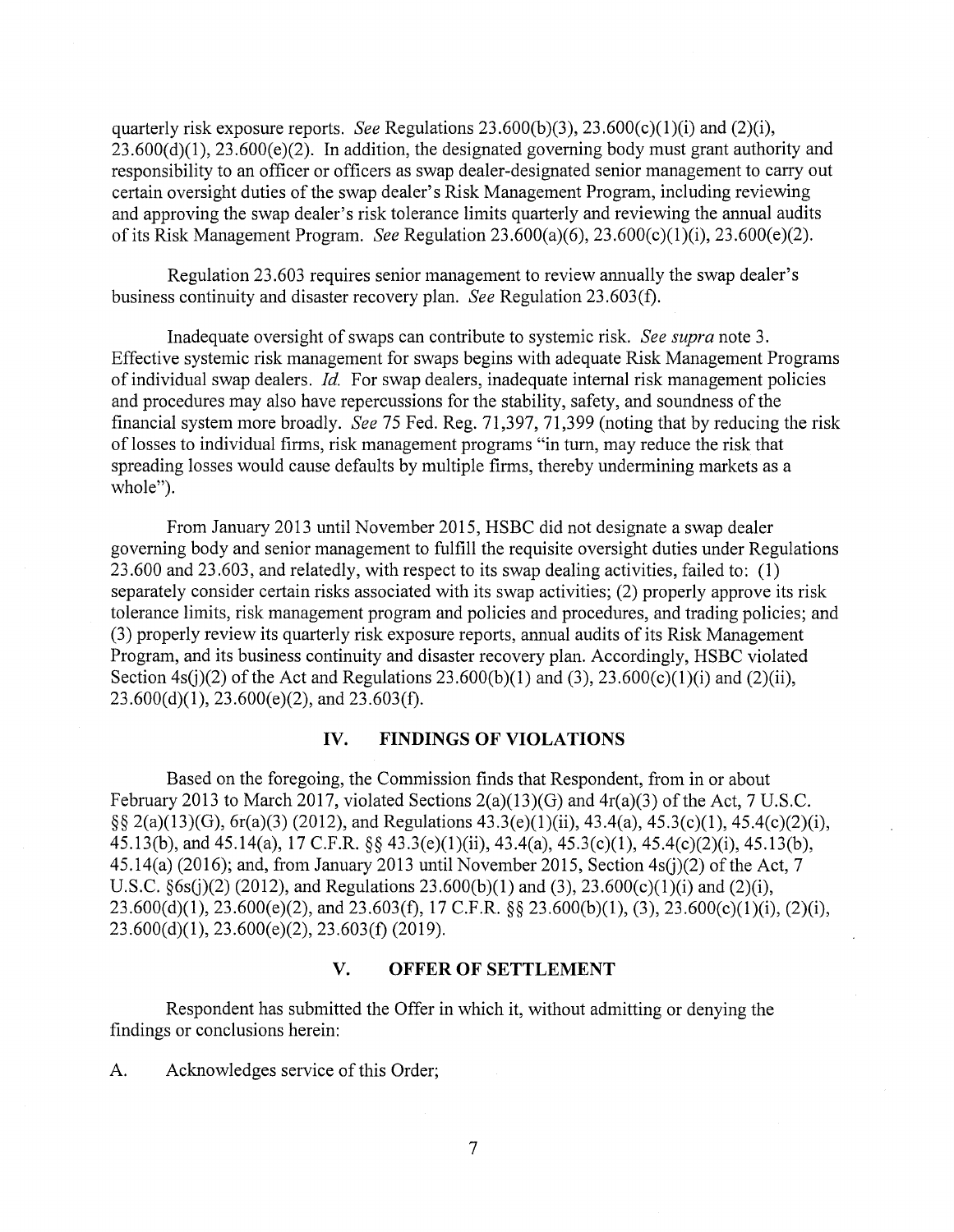- B. Admits the jurisdiction of the Commission with respect to all matters set forth in this Order and for any action or proceeding brought or authorized by the Commission based on violation of or enforcement of this Order;
- C. Waives:
	- 1. The filing and service of a complaint and notice of hearing;
	- 2. A hearing;
	- 3. All post-hearing procedures;
	- 4. Judicial review by any court;
	- 5. Any and all objections to the participation by any member of the Commission's staff in the Commission's consideration of the Offer;
	- 6. Any and all claims that it may possess under the Equal Access to Justice Act, 5 U.S.C. § 504 (2012) and 28 U.S.C. § 2412 (2012), and/or the rules promulgated by the Commission in conformity therewith, Part 148 of the Regulations, 17 C.F.R. pt. 148 (2019), relating to, or arising from, this proceeding;
	- 7. Any and all claims that it may possess under the Small Business Regulatory Enforcement Fairness Act of 1996, Pub. L. No. 104-121, tit. II,§§ 201-253, 110 Stat. 847, 857-74 (codified as amended at 28 U.S.C. § 2412 and in scattered sections of 5 U.S.C. and 15 U.S.C.), relating to, or arising from, this proceeding; and
	- 8. Any claims of Double Jeopardy based on the institution of this proceeding or the entry in this proceeding of any order imposing a civil monetary penalty or any other relief, including this Order;
- D. Stipulates that the record basis on which this Order is entered shall consist solely of the findings contained in this Order to which Respondent has consented in the Offer; and
- E. Consents solely on the basis of the Offer, to the Commission's entry of this Order that:
	- 1. Makes findings by the Commission that Respondent violated Sections  $2(a)(13)(G)$ ,  $4r(a)(3)$ , and  $4s(j)(2)$  of the Act, 7 U.S.C. §§  $2(a)(13)(G)$ ,  $6r(a)(3)$ ,  $6s(i)(2)$  (2012), and Regulations 43.3(e)(1)(ii), 43.4(a), 45.3(c)(1), 45.4(c)(2)(i), 45.13(b), 45.14(a) (2016), and Regulations 23.600(b)(l) and (3), 23.600(c)(l)(i) and  $(2)(ii)$ ,  $23.600(d)(1)$ ,  $23.600(e)(2)$ , and  $23.603(f)$ ,  $17$  C.F.R. §§  $43.3(e)(1)(ii)$ , 43.4(a), 45.3(c)(l), 45.4(c)(2)(i), 45.13(b), 45.14(a) (2016), 23.600(b)(l), (3),  $23.600(c)(1)(i)$ ,  $(2)(i)$ ,  $23.600(d)(1)$ ,  $23.600(e)(2)$ ,  $23.603(f)(2019)$ .
	- 2. Orders Respondent to cease and desist from violating Sections  $2(a)(13)(G)$ ,  $4r(a)(3)$ , and  $4s(i)(2)$  of the Act and Regulations  $43.3(e)(1)(ii)$ ,  $43.4(a)$ ,  $45.3(c)(1)$ ,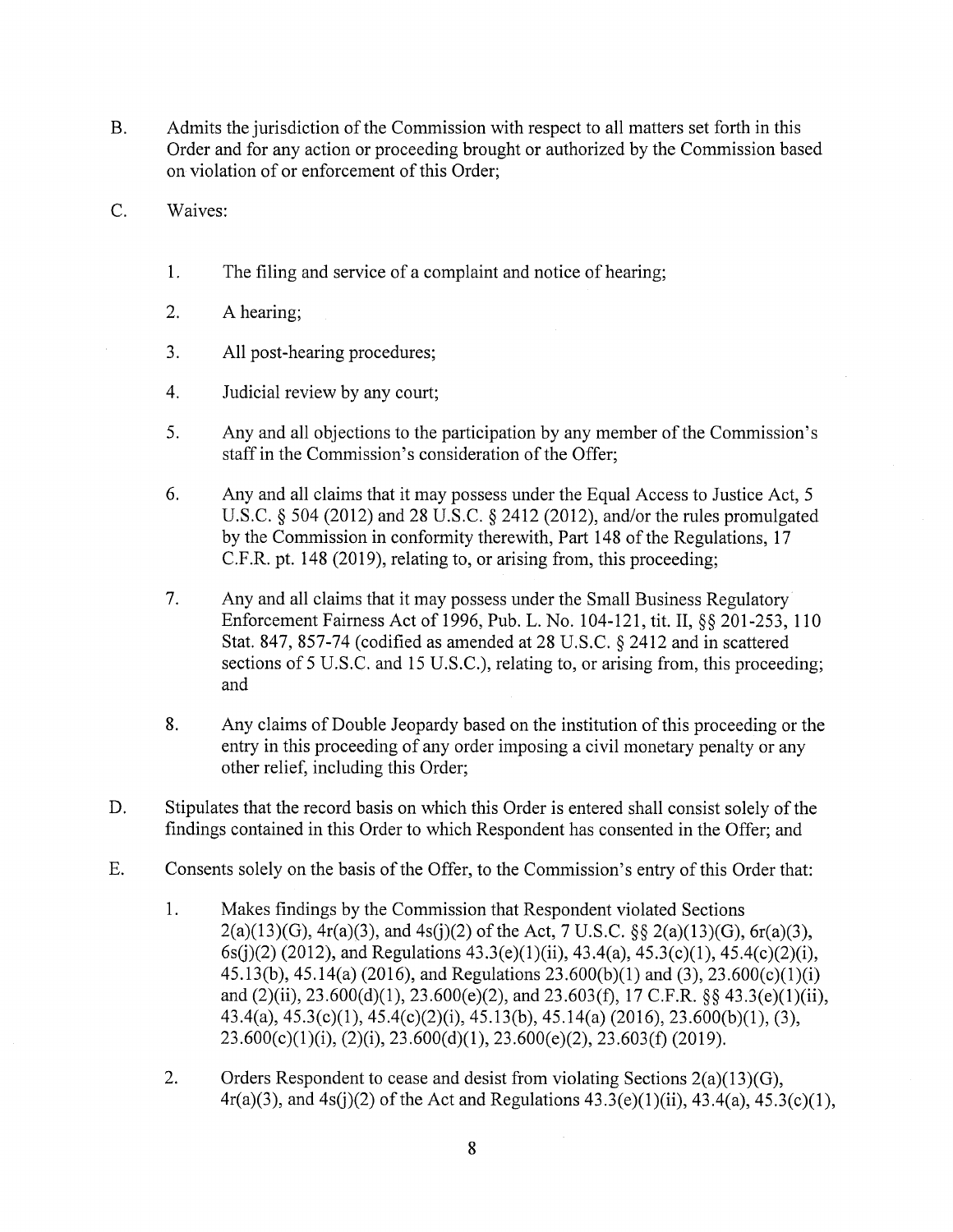45.4(d)(2)(i), 45.13(b), 45.14(a), 23.600(b)(l) and (3), 23.600(c)(l)(i) and (2)(i),  $23.600(d)(1)$ ,  $23.600(e)(2)$ , and  $23.603(f)$ .

- 3. Orders Respondent to pay a civil monetary penalty in the amount of six hundred fifty thousand dollars (\$650,000), plus post-judgment interest within ten days of the date of the entry of this Order; and
- 4. Orders Respondent to comply with the conditions and undertakings consented to in the Offer and as set forth in Section VI of this Order.

Upon consideration, the Commission has determined to accept the Offer.

## **VI. ORDER**

#### **Accordingly, IT IS HEREBY ORDERED THAT:**

- A. Respondent shall cease and desist from violating Sections 2(a)(13)(G), 4r(a)(3), and 4s(j)(2) of the Act, 7 U.S.C.  $\S\S 2(a)(13)(G)$ ,  $6r(a)(3)$ ,  $6s(i)(2)$  (2012), and Regulations 43.3(e)(l)(ii), 43.4(a), 45.3(c)(l), 45.4(d)(2)(i), 45.13(b), 45.14(a), 23.600(b)(l) and (3),  $23.600(c)(1)(i)$  and  $(2)(i)$ ,  $23.600(d)(1)$ ,  $23.600(e)(2)$ , and  $23.603(f)$ , 17 C.F.R. §§ 43.3(e)(l)(ii), 43.4(a), 45.3(c)(l), 45.4(d)(2)(i), 45.13(b), 45.14(a), 23.600(b)(l), (3),  $23.600(c)(1)(i)$ ,  $(2)(i)$ ,  $23.600(d)(1)$ ,  $23.600(e)(2)$ ,  $23.603(f)(2019)$ .
- B. Respondent shall pay a civil monetary penalty of six hundred fifty thousand dollars (\$650,000) ("CMP Obligation") within ten days of the date of entry of this Order. If the CMP Obligation is not paid in full within ten days of the entry of this Order, then postjudgment interest shall accrue on the CMP Obligation beginning on the date of entry of this Order and shall be determined by using the Treasury Bill rate prevailing on the date of entry of this Order and shall be determined by using the Treasury Bill rate prevailing on the date of entry of this Order pursuant to 28 U.S.C. § 1961 (2012).

Respondent shall pay the CMP Obligation and any post-judgment interest by electronic funds transfer, U.S. postal money order, certified check, bank cashier's check, or bank money order. If payment is to be made other than by electronic funds transfer, then the payment shall be made payable to the Commodity Futures Trading Commission and sent to the address below:

MMAC/ESC/AMK326 Commodity Futures Trading Commission Division of Enforcement 6500 S. MacArthur Blvd. Oklahoma City, OK 73169 ( 405) 954-6569 office (405) 954-1620 fax 9-AMC-AR-CFTC@faa.gov

If payment is to be made by electronic funds transfer, Respondent shall contact Marie Thome or her successor at the above address to receive payment instructions and shall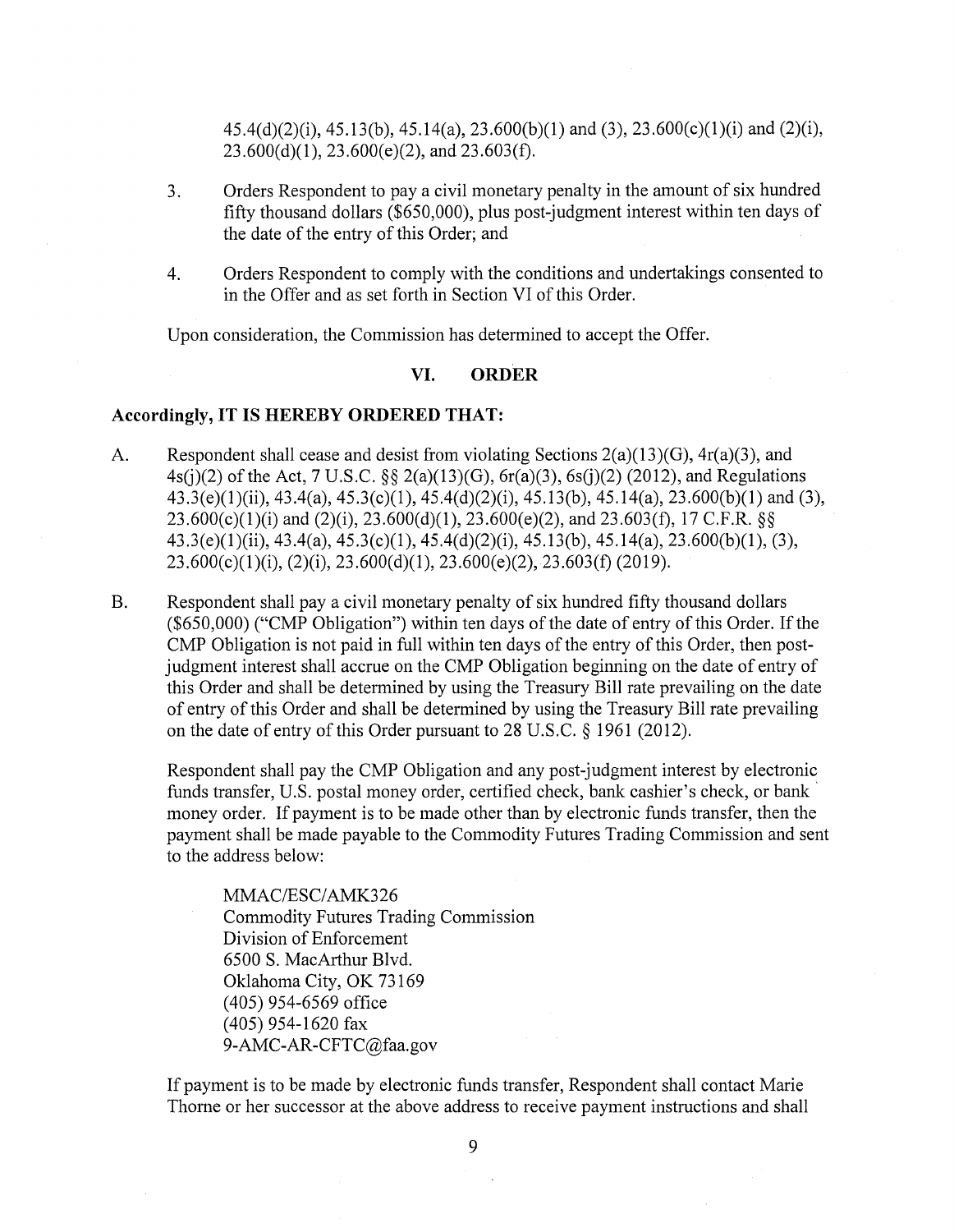fully comply with those instructions. Respondent shall accompany payment of the CMP Obligation with a cover letter that identifies the Respondent and the name and docket number of this proceeding. Respondent shall simultaneously transmit copies of the cover letter and the form of payment to the Chief Financial Officer, Commodity Futures Trading Commission, Three Lafayette Centre, 1155 21st Street, NW, Washington, D.C. 20581.

- C. Respondent and its successors and assigns shall comply with the following conditions and undertakings set forth in the Offer:
	- 1. Remediation: Respondent represents that it has corrected, and is now in compliance with the risk management and swap reporting provisions of the Act and Regulations with respect to, the risk management deficiencies and reporting errors brought to the attention of Division staff as of the date of the filing of this Order.
	- 2. Public Statements: Respondent agrees that neither it nor any of its successors or assigns, agents or employees under its authority or control shall take any action or make any public statement denying, directly or indirectly, any findings or conclusions in this Order or creating, or tending to create, the impression that this Order is without a factual basis; provided, however, that nothing in this provision shall affect Respondent's: (i) testimonial obligations; or (ii) right to take legal positions in other proceedings to which the Commission is not a party. Respondent and its successors and assigns shall undertake all steps necessary to ensure that all of its agents and/or employees under their authority or control understand and comply with this agreement.
	- 3. Cooperation with the Commission: Respondent shall cooperate fully and expeditiously with the Commission, including the Division, in this action, and in any current or future Commission investigation or action related thereto. Respondent shall also cooperate in any investigation, civil litigation, or administrative matter related to, or arising from, the subject matter of this action.
	- 4. Partial Satisfaction: Respondent understands and agrees that any acceptance by the Commission of any partial payment of Respondent's CMP Obligation shall not be deemed a waiver of its obligation to make further payments pursuant to this Order, or a waiver of the Commission's right to seek to compel payment of any remaining balance.
	- 5. Change of Address/Phone: Until such time as Respondent satisfies in full its CMP Obligation as set forth in this Order, Respondent shall provide written notice to the Commission by certified mail of any change to its telephone number and mailing address within ten calendar days of the change.